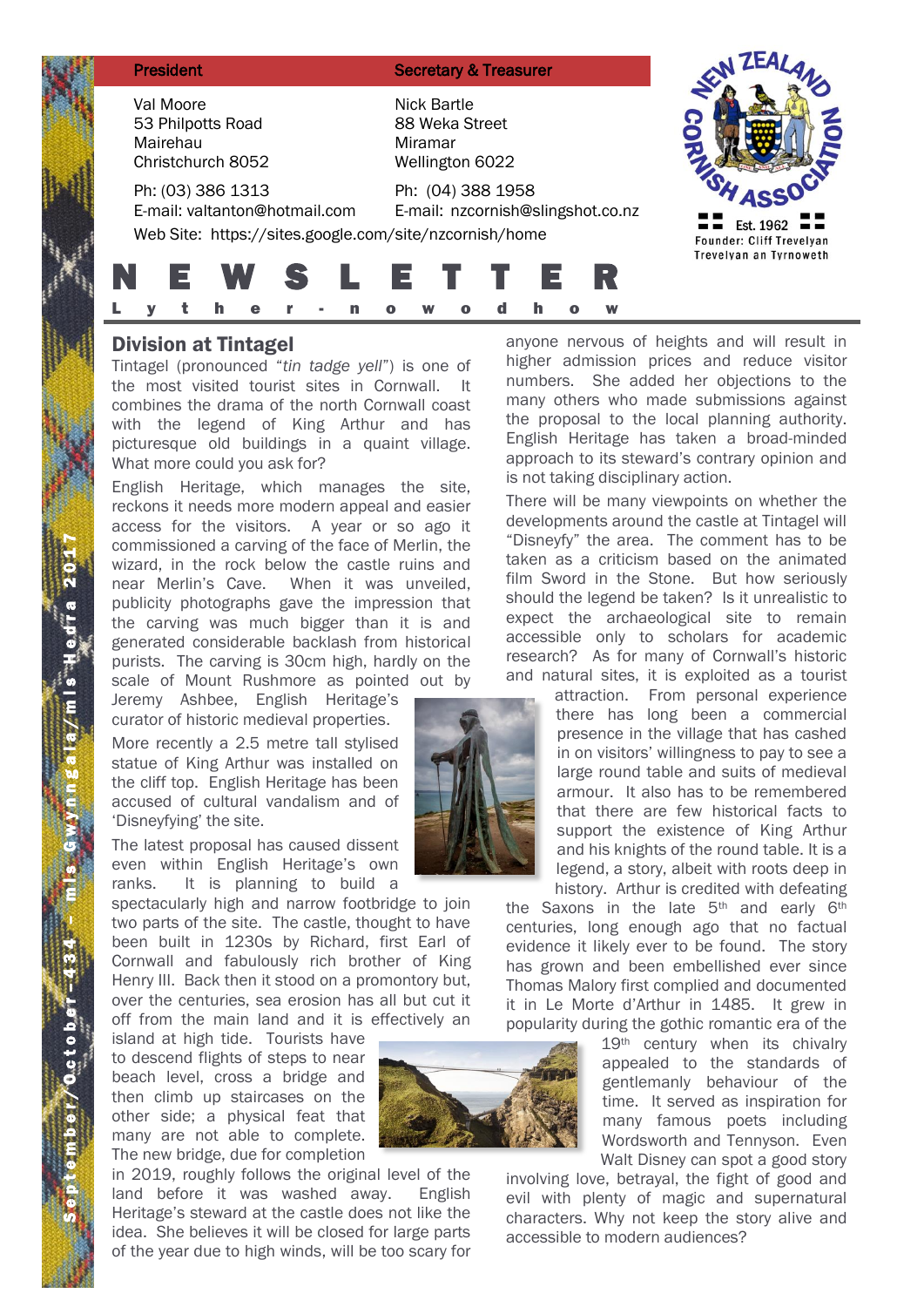# Raw fry

Graham Harry wrote in with a recipe for Cornish raw fry. He admitted to never having eaten it but it was one of my Dad's favourites. Funnily enough Mum never made it for family meals – only when Dad was late home from work and eating alone. I suspect she didn't like it or thought that it was "poor man's food" and not "proper" to serve up to the family. In our house there was never an egg added to the top but, like other traditional foods, there are bound to be lots of personal variations.

This recipe comes from an internet blog, "Recipes from a Cornish Kitchen" by Laurie of Penryn. Laurie doesn't give exact quantities preferring to 'follow her nose' and sense of Cornishness.

#### Ingredients

Bacon in thick chunks (use smoked for extra flavour) or thin strips of skirt steak

Finely chopped medium onion or large shallot Swede and potato in equal quantities

Poached or fried egg. **Seasoning** 

#### Method

Slice the veg, the swede smaller than the potato. Heat a small fry pan. Fry the bacon and after a little while add the onion,



then the swede. Cook for a few minutes. If there is not a lot of fat from the bacon, add a little lard or oil. Now layer on the sliced potato. Season well with salt and lots of pepper. Keep the pan on high and pour over some boiling water until it is within half an inch from the top of the veg and bubbling like mad being careful as it will spit. After a half a minute turn the heat right down and cover. Simmer gently until vegetables are soft. The swede and potato will look the same colour as when they first went in the fry pan, giving rise to the name of the dish - Raw Fry. Top with the poached or fried egg.

You could modernise the dish by using vegetable stock instead of water or by adding some herbs, but the ancients would not have had that.

### Coverack floods

2 N

At the time of writing the news is full of devastating floods in Texas. However on 18 July Coverack, a chocolate-box-top fishing village with quaint thatched cottages, experienced its own flash flood. At about 3:00 p.m. in the afternoon heavy rain began. Within 40 minutes emergency services were beginning to receive calls. At 4:30 the hailstones were big enough to break windows. At 5:20 an official emergency was declared and a coastguard helicopter scrambled from Newquay. An elderly couple were rescued from the upper windows of their home. By the end of the localised downpour over 100mm of rain had fallen in under 3 hours.

Around 50 homes were affected; some properties suffered structural damage and the main road into the village which descends a fairly steep hill was closed for days for repairs. A bus on its way up the hill had been forced to

stop by the strength of water cascading down.

At another point closer to the centre of the village a torrent swept down



from the hills behind and formed a spectacular waterfall over the harbour wall. Fortunately there were no serious injuries but stories surfaced later of near misses and close shaves.

Businesses were impacted by the timing of the disaster in a period leading up to the peak of the tourist season in one of Cornwall's most picturesque spots. It took a week before the beach and harbour were assessed as safe and free from pollution.

Cornwall Council is leading a multi-agency recovery task force. While work is still going on the local community is doing what it can to raise funds to help victims. A "Coverack Aid" show was held in the village hall on 28 August along with various other fund raising efforts around Cornwall.

### My Cousin Rachel

After sending out the last newsletter I received an e-mail from Terence Trethewey who lives at Ahipara in the Far North. He said:

"I was interested in the review of the film "My Cousin Rachel" in the August newsletter. One small part of the [original] film was shot on Hensbarrow, just above Tresayes. It must have been around 1950. We village kids went up to see how things were managed. Richard Burton was there. We surrounded him. I didn't know anything about him but was struck by his voice and handsome looks. I was about ten but I vividly remember the time. Richard asked my twelve year old sister to give him a kiss but she was too shy, even though I tried to persuade her.

"Anyway, a gallows had been set up at a crossroads on the moorland and a scene was practised where two men walked up to the gallows. Then another scene was actually shot where a stagecoach and horses came down the road and turned into a lane leading to Upper Colvreath. Later I went to see the film.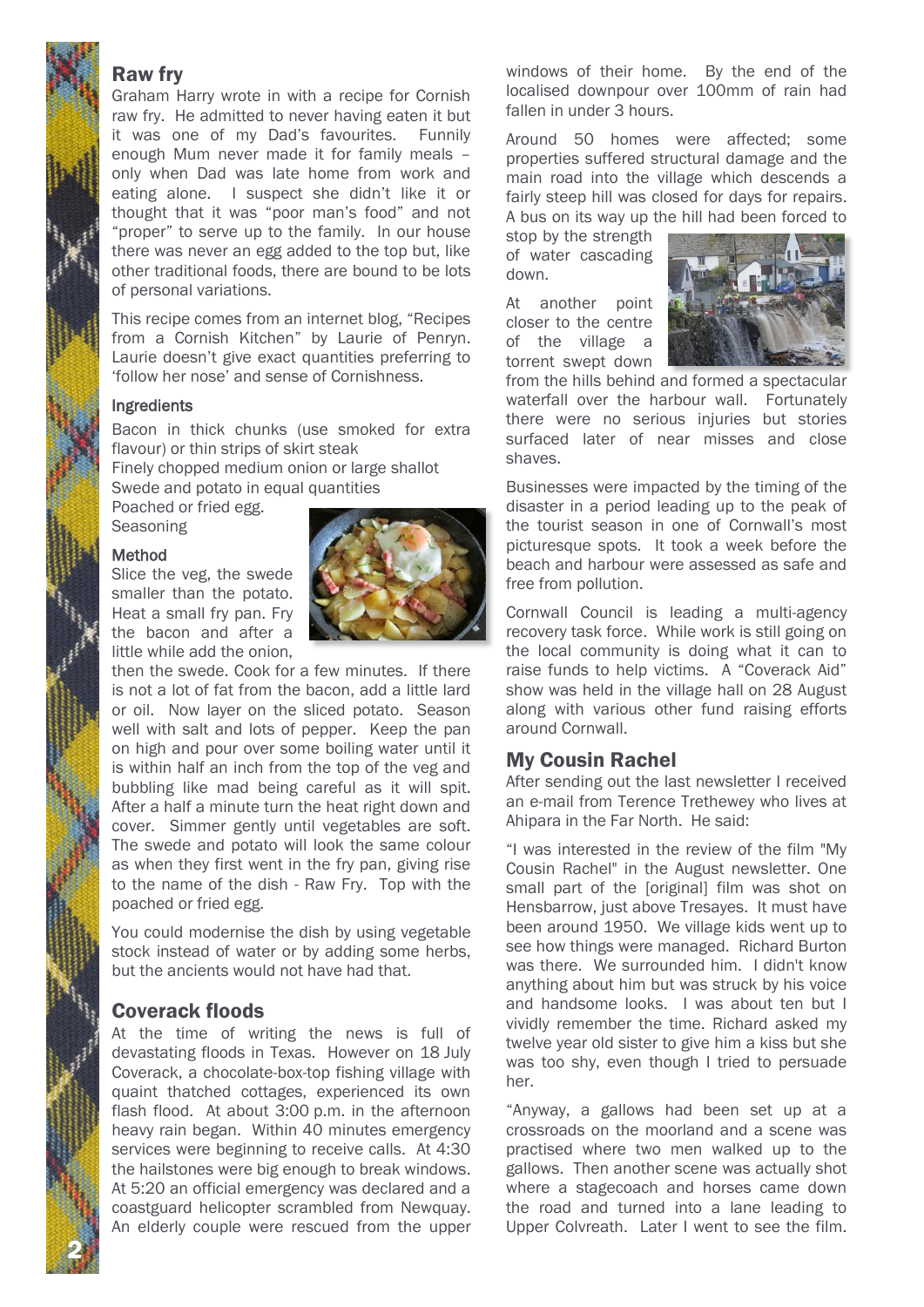



"The scene of the gallows on the crossroads was, I think, at the beginning of the film, only now there was a body hanging from the gallows. Later on I saw the carriage swing off onto the path turn a corner and - magic the path turned into a cliff path on the coast - my first insight into film editing."

Thanks for sharing such a great memory, Terence. You were correct about the opening scene with the gallows and there is a wide panorama of typical Cornish countryside in the background.

### Cornish calendar

We have been approached by Evocative Cornwall who are based in Truro and print calendars and greetings cards featuring lovely



images of Cornwall. You can see the 2018 calendar online at www.evocativecornwall.co.uk.

As a small fund-raiser for the Association we are considering placing an order but will only do so if there is enough interest (5 or more calendars ordered). The price is \$19.95 each including postage and packaging to addresses in New Zealand.

There is time for the calendars to arrive before Christmas so that you could give them as unique presents to friends and family. These calendars will not be available at Whitcoulls!

Please get your order to me by 31 October. My contact details are at the top of page 1. Please specify the number of calendars you would like and the address(es) you want them to be sent to. Payment can be by cheque, cash or direct deposit into our Kiwi Bank account number 38-9003- 0932058-02. Be sure to give your name and "calendar" in the reference field on the deposit.

#### 50 years ago…

To paraphrase the opening line of Sergeant Pepper's Lonely Hearts Club Band, "It was 50 years ago today..." when the Beatles descended on Cornwall during their Magical Mystery Tour of the UK while they were filming their third movie. The tour was largely unplanned and spontaneous and



yellow bus with 42 other passengers – their cast, extras and film crew.

After crossing the Tamar from Plymouth on Tuesday 12 September 1967 the bus stopped in Bodmin where the West End Dairy suddenly had to provide ice creams and snacks for 46, then went on to film a scene on Paull Street which appears at the start of the film.

Next stop was Newquay and the town was plunged into Beatles mania as the Fab Four and their extras filmed scenes for the film all around the town but especially at the beaches. The band was expecting to spend only one night but stayed for three. The Beatles stayed in holidays flats in the grounds of the Atlantic Hotel. The extras and crew had rooms in the hotel itself. It meant that the Beatles were mobbed every time they dashed into the main building for meals and there are various stories of people disguising themselves as hotel staff in order to get inside to meet the John, Paul George and Ringo.

One young porter got all four autographs on a cover of the album. In 2014 it sold at Sotheby's for £111,000.

Some of the screaming female fans were plucked out of the crowd and asked if they owned bikinis. If they did they were



recruited as extras on the spot.

Spencer Davis happened to be staying at Perranporth at the time and was invited for a drink with the band and was persuaded to take part in some of the filming. The next evening Paul and Ringo took up Spencer Davis' invitation to the Tywarnhayle pub in Perranporth. Spencer Davis tells the story: "I'm sitting in the bar when in walks Paul and Ringo. The punters in the pub just couldn't believe it. Paul, being the sort of character he is, just grins at everybody, shouts out 'Evenin' all' and then installs himself at the piano. He sat belting out pub songs all evening with everybody singing along until about two in the morning. That was such a great night."

> That night the tour bus was broken into and a denim jacket belonging to George Harrison was stolen. The local police were unable to find the culprit and the jacket was never recovered. If only the thief

could own up to it now it could be worth a fortune!